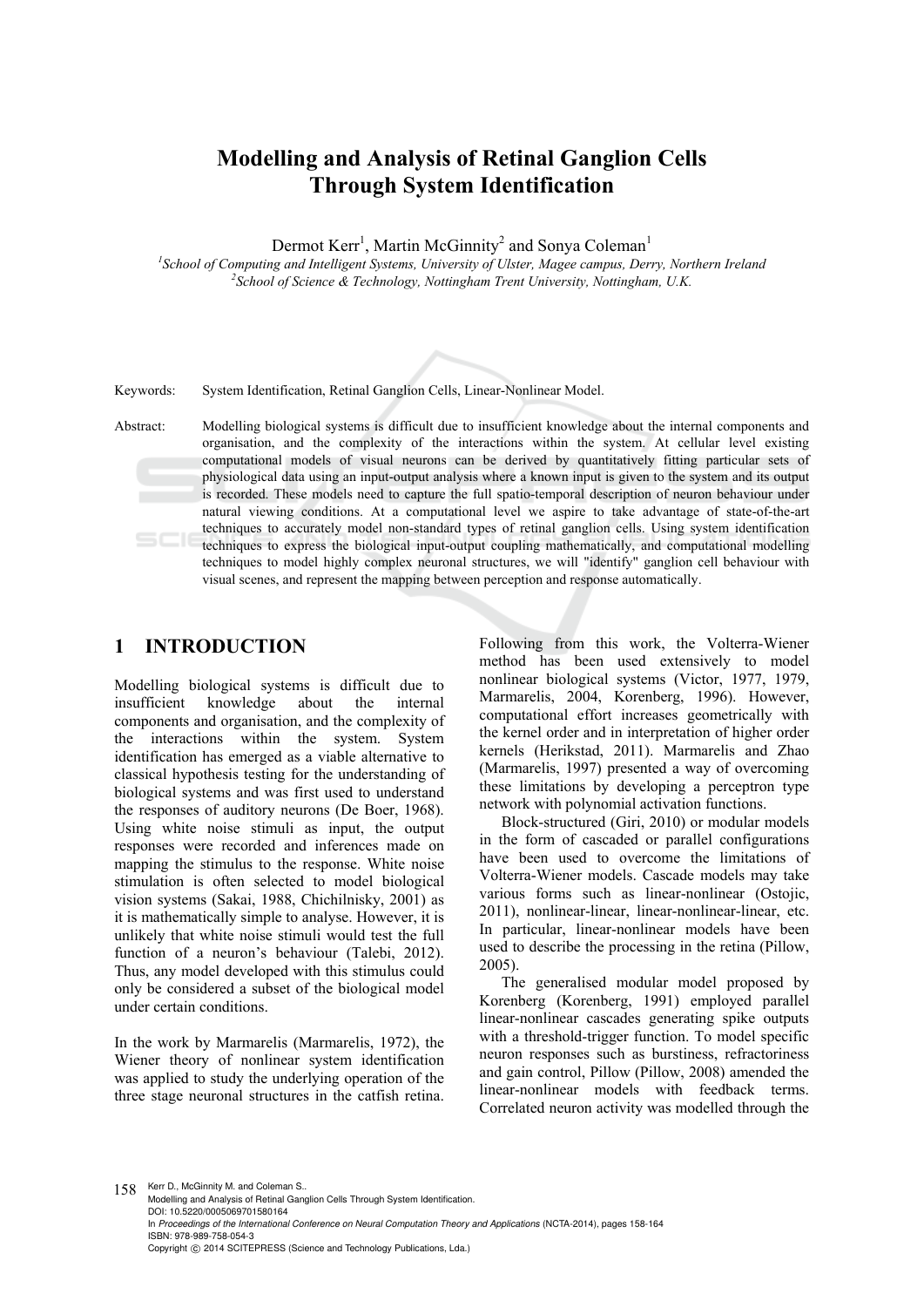use of coupling filters (Pillow, 2008) to couple multiple linear-nonlinear models of individual cells.

Parametric system identification modelling techniques also exist. The NARMAX (nonlinear auto-regressive moving average with exogenous inputs) model (Billings, 1984) has been used to model the nonlinear behaviour observed in the fly photoreceptors (Friederich, 2009, Song, 2009). The NARMAX modelling technique is suitable for application in a number of areas and has also been used to model robot behaviour (Kerr, 2010), iceberg calving and detecting and tracking time-varying causality for EEG data (Billings, 2013). Neural network approaches have also been used to model biological aspects of the vision system. For example Lau (Lau, 2002) used a two layer neural network with the backpropagation training algorithm to model the nonlinear responses of neurons in the visual cortex to visual stimuli. Similarly, Prenger (Prenger, 2004) used a multilayer feed-forward neural network to model the nonlinear stimulusresponse relationship in the primary visual cortex using natural images.

In this paper we formalise and standardise the model development process by using system identification techniques (NARMAX modelling) to express the biological input-output coupling mathematically. We have used a NARMAX approach to obtain the models we need because:

- The NARMAX model itself provides the executable code straight away,
- The model is analysable, and gives us valuable information regarding
	- How the model achieves the task,
	- Whether the model is stable or not,
	- How the model will behave under certain operating conditions, and
	- How sensitive the model is to certain inputs, i.e. how "important" certain input are.

In Section 2 we present the visual stimuli used in the neuronal recordings to obtain the physiological data and in Section 3 we present an overview of the NARMAX modelling approach. Experiments and results are presented in Section 4 with discussion in Section 5.

# **2 NEURONAL DATA**

Recordings were obtained from isolated mice retinas under full field stimulation using a Gaussian white noise sequence as illustrated in Figure 1.



Figure 1: Full-field Gaussian white noise sequence.

The isolated retina was placed on a multi-electrode array, which recorded spike trains from many ganglion cells simultaneously. Stimuli were projected onto the isolated retina via a miniature cathode ray tube monitor. Spikes were sorted offline by a cluster analysis of their shapes, and spike times were measured relative to the beginning of stimulus presentation. In the experiments presented in this paper we analyse the response from an ON retinal ganglion cell (RGC).

# **3 NARMAX MODELLING**

The NARMAX model is a difference equation that expresses the present value of the output as a nonlinear combination of previous values of the output, previous and/or present values of the input, and previous and/or present values of the noise signal. NARMAX is a parameter estimation methodology for identifying both the important model terms and the parameters of an unknown nonlinear dynamic system, such as a sensory neuron. For single-input single-output systems this model takes the form:

$$
y(k) = F[y(k-1), y(k-2), ..., y(k-ny),u(k-d), ..., u(k-d-nu),e(k-1), ..., e(k-ne)]
$$
 (1)  
+ e(k)

where  $y(k)$ ,  $u(k)$ ,  $e(k)$  are the sampled output, input and unobservable noise sequences respectively, *ny*,*nu*,*ne* are the regression orders of  $y(k)$ ,  $u(k)$ ,  $e(k)$  and *d* is a time delay. *F*[] is a nonlinear function and is typically taken to be a polynomial expansion of the arguments. Usually only the input and output measurements are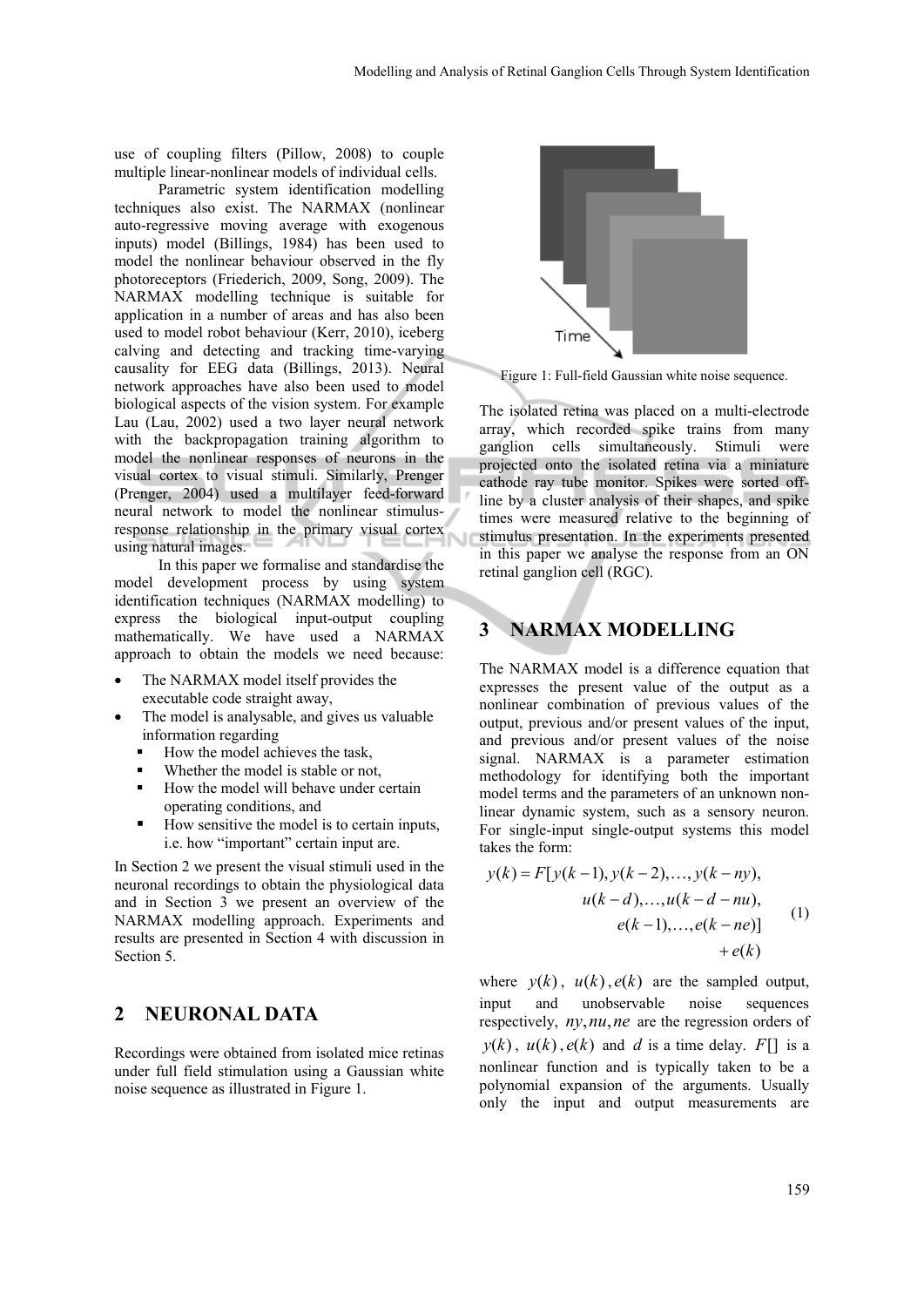available and the investigator must process these signals to estimate a model of the system.

The NARMAX methodology divides this problem into the following steps:

- Structure detection;
- Parameter estimation;
- Model validation;
- Prediction;
- Analysis.

These steps form an estimation toolkit that allows the user to build a concise mathematical description of the system (Billings and Chen, 1998). The procedure begins by determining the structure or the important model terms using a special orthogonal least squares procedure. This algorithm determines which dynamic and nonlinear terms should be in the model by computing the contribution that each potential model term makes to the system output. This allows the model to be built up term by term in a manner that exposes the significance of each new term that is added.  $\Box \Box$ TECHN

Structure detection is a fundamental part of the NARMAX procedure because searching for the structure ensures that the model is as simple as possible and a model with good generalisation properties is obtained. This approach mimics analytical modelling methods where the important model terms are introduced first. Subsequently the model is refined by adding in less significant effects. The only difference is that in the NARMAX method the model terms can be identified from the data set.

These procedures are now well established and have been used in many modelling domains. Once the structure of the model has been determined the unknown parameters in the model can be estimated. If correct parameter estimates are to be obtained the noise sequence,  $e(k)$  which is almost always unobservable, must be estimated and accommodated within the model. Model validation methods are then applied to determine if the model is adequate.

Once the model has been determined to be adequate it can be used to predict the system output for different inputs. The model may also be used to study the characteristics of the system under investigation (Nehmzow, 2006). It is this latter aspect that is of particular interest in the work presented here. In this paper we have examined the suitability of NARMAX modelling to express the biological stimulus-response coupling mathematically and to validate the resulting stimulus-response couplings.

# **4 MODEL IDENTIFICATION PROCEDURE AND ANALYSIS**

The proposed approach represents a decisive departure from current methods of generating retina models. We propose to "identify" (in the sense of system identification) the neuron's behaviour with natural visual scenes, and to represent the mapping between perception and response automatically, using the NARMAX system identification technique. We will illustrate how the various neural networks within the layered retina structure can be modelled using efficient polynomials that incorporate the neuron's nonlinear behaviour and dynamics. The compact polynomial representation will demonstrate that the intricate retina neural networks may be modelled in a compact compressed form.

## **4.1 Data Pre-processing**

The overall goal of the pre-processing stage is to manipulate the data so that they form a regression dataset, i.e. input-output corresponding to the stimulus-response. In this case the dataset will be single-input single-output.

The Gaussian white noise is a stochastic highly interleaved stimuli spanning a wide range of visual inputs, is relatively robust to fluctuations in responsivity, avoids adaptation to strong or prolonged stimuli and is well suited to simultaneous measurements from multiple neurons. Examples of stimuli are presented in Figure 1 where each image in the sequence is presented sequentially to the isolated retina. As the stimulus has uniform intensity there is no need to extract the stimulus in the region of the receptive field.

Recordings of the ganglion cell neural response (spikes) to the full-field stimulation were supplied for two different ganglion cells in the case of this dataset. Each file contains the recorded times of spikes in seconds. For example,

[1.76304, 1.76912, 1.78504,…,546.63776].

Using these recorded spike times we compute a continuous temporal spike rate using the standard method of binning and convolution with a window function. Using this method we then have a continuous valued input-output dataset. For example, in Figure 2 we have illustrated the input data (stimulus intensity), recorded spikes and computed spike rate using an alpha window function for 500 milliseconds of a recording. Figure  $2(a)$ illustrates the stimulus intensity, Figure 2(b) illustrates the recorded spikes, and Figure  $2(c)$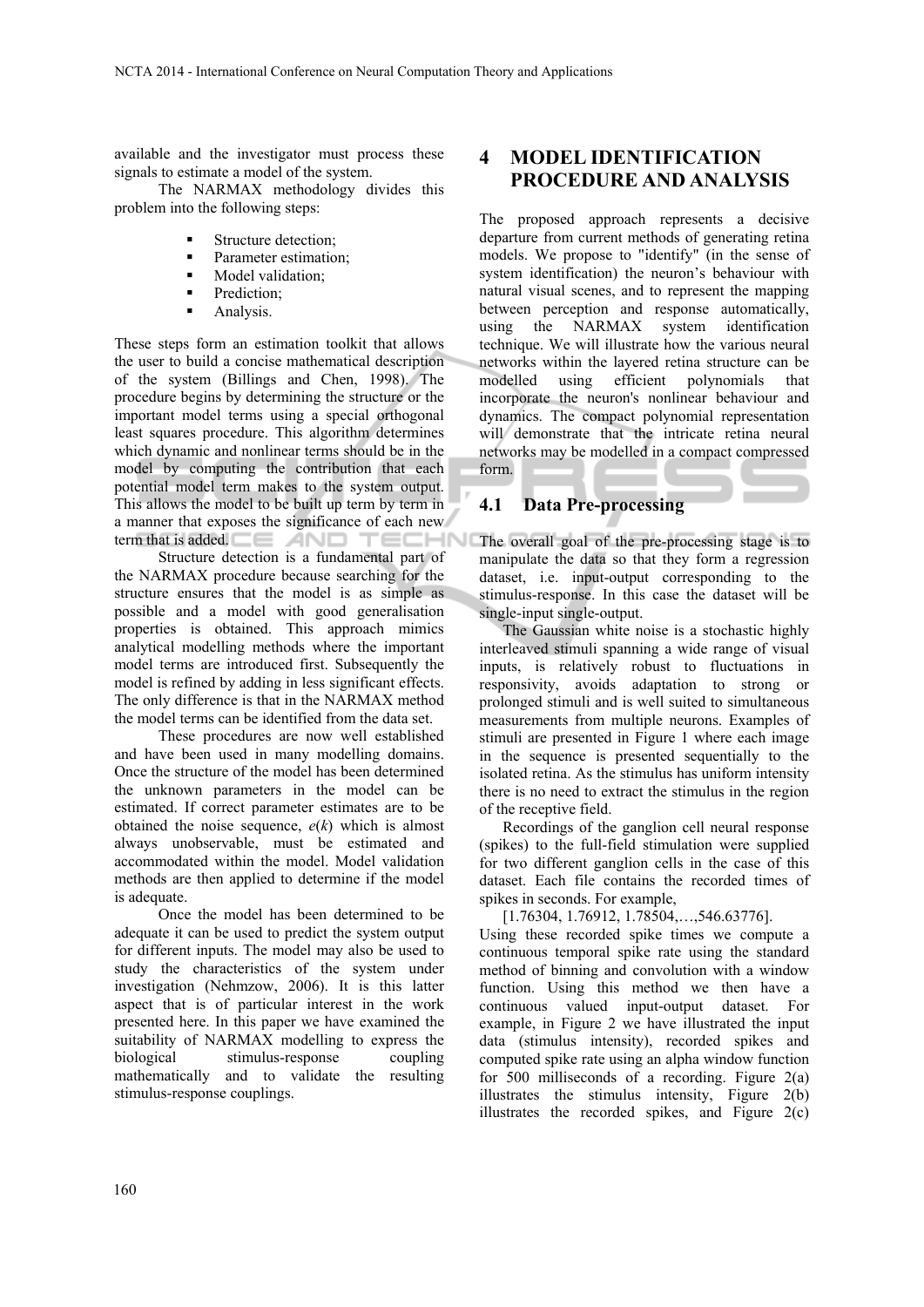illustrates the spike computed using a half wave rectified α function.

 After this pre-processing stage we can use the system identification method to obtain a polynomial model that models the ganglion cells spike rate as a function of the stimulus intensity where the spatially uniform stimulus intensity is used as input (Figure  $2(a)$ ) and the computed spike rate (Figure  $2(c)$ ) is used as output.



Figure 2: (a) Temporal stimulus intensity; (b) recorded spikes; (c) computed spike rate for 500ms of a recording.

#### **4.2 Identifying the RGC Linear Model**

Using the NARMAX procedure outlined in Section 3 we construct a NARMAX model with an input regression of  $nu = 10$ , corresponding to 200ms of stimulus time and a polynomial of order 1. The resulting model contained 11 terms and is presented in equation (2).

nr(t)= +10.8820504569 +0.4133355718 \* u1(n-1) +5.7712836251 \* u1(n-2) +11.1532223508 \* u1(n-3) +5.4095799493 \* u1(n-4) -0.9100060568 \* u1(n-5) -2.2967796022 \* u1(n-6) -1.5449416639 \* u1(n-7) -0.8126715957 \* u1(n-8) -1.1259153820 \* u1(n-9) -1.4256504406 \* u1(n-10) (2)

Using a new test stimulus sequence we then evaluate the performance of this NARMAX model and compare it to the actual neuronal response to the test stimulus. Results are presented in Figure 3.



Figure 3: Comparison of linear polynomial NARMAX model and actual neuron response to novel test stimulus sequence.

Figure 3 (a) illustrates the actual recorded spike rate (blue) and the linear NARMAX model predicted spike rate (green). Figure 3 (b) illustrates the model error. We have also computed the RMSE as 20.92 and present a full comparison of RMSE results in Table 1.

### **4.3 Identifying a RGC Quadratic Model**

Again using the same NARMAX procedure we construct a quadratic NARMAX model with an input regression of  $nu = 10$ , corresponding to 200ms of stimulus time and a polynomial of order 2. The resulting quadratic polynomial model contained 26 terms and is presented in equation (3).

Figure 4 (a) illustrates the actual recorded spike rate (blue) and the quadratic NARMAX model predicted spike rate (green). Figure 4 (b) illustrates the model error. We have also computed the RMSE as 18.31 and present a full comparison of RMSE results in Table 1. Visual examination reveals both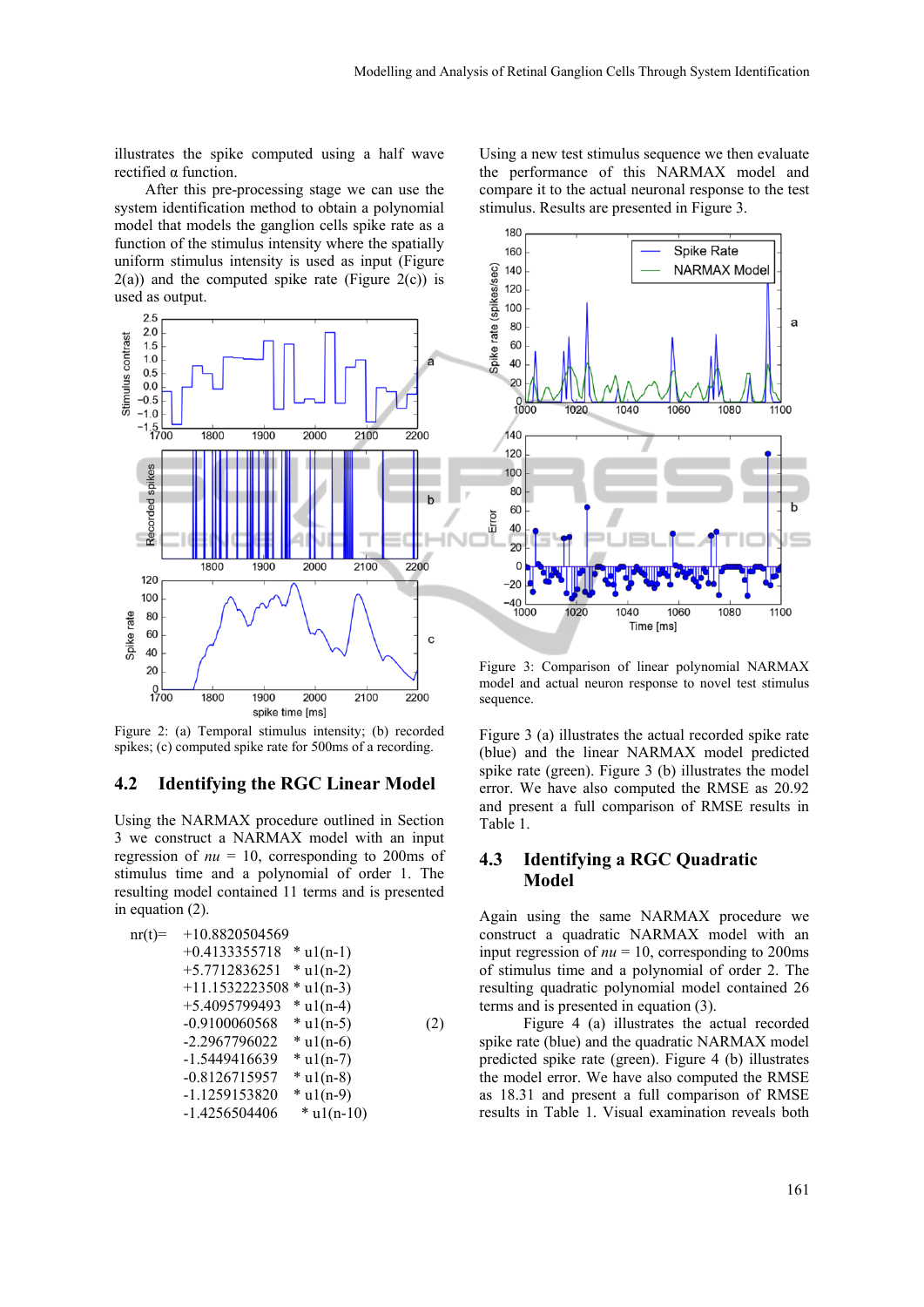the linear and quadratic NARMAX models perform similarly with similar errors although the quadratic model has a reduced error compared to the linear model.



#### **4.4 Comparison with Linear-nonlinear Model**

To provide further comparison for the NARMAX models we evaluate against a standard benchmark by computing the Linear-Nonlinear (LNL) model (Ostojic, 2011). The first stage in computing the Linear-Nonlinear model is to compute the spike triggered average (STA) which is the average stimulus preceding a spike.

To compute the STA, the stimulus in the time window preceding each spike is extracted, and the resulting (spike-triggered) stimuli are averaged. Using the same dataset as the previous analysis we compute the STA and the results are presented in Figure 5. Here we can see that the RGC is an ON cell due to the positive peak in the temporal response of the filter. We can also see that the cell has a temporal memory of approximately 150-100ms. The plot illustrates the average values of stimulus intensity that elicit a response from the cell.



Figure 4: Comparison of quadratic polynomial NARMAX model and actual neuron response to novel test stimulus sequence.

The second stage in the Linear-Nonlinear model is used to re-construct the ganglion cells nonlinearity. We using the standard approach (Ostojic, 2011) of plotting the actual response against the STA predicted response, binning the values and fitting a curve using a cumulative density function. Figure 6 illustrates the obtained nonlinearity. Next, we apply the STA and nonlinearity to the same test stimulus and compute the response. We compare this estimated response to the actual neuronal response and plot the results as before. Results are presented in Figure 7.



Figure 5: Computed spike triggered average for ON cell.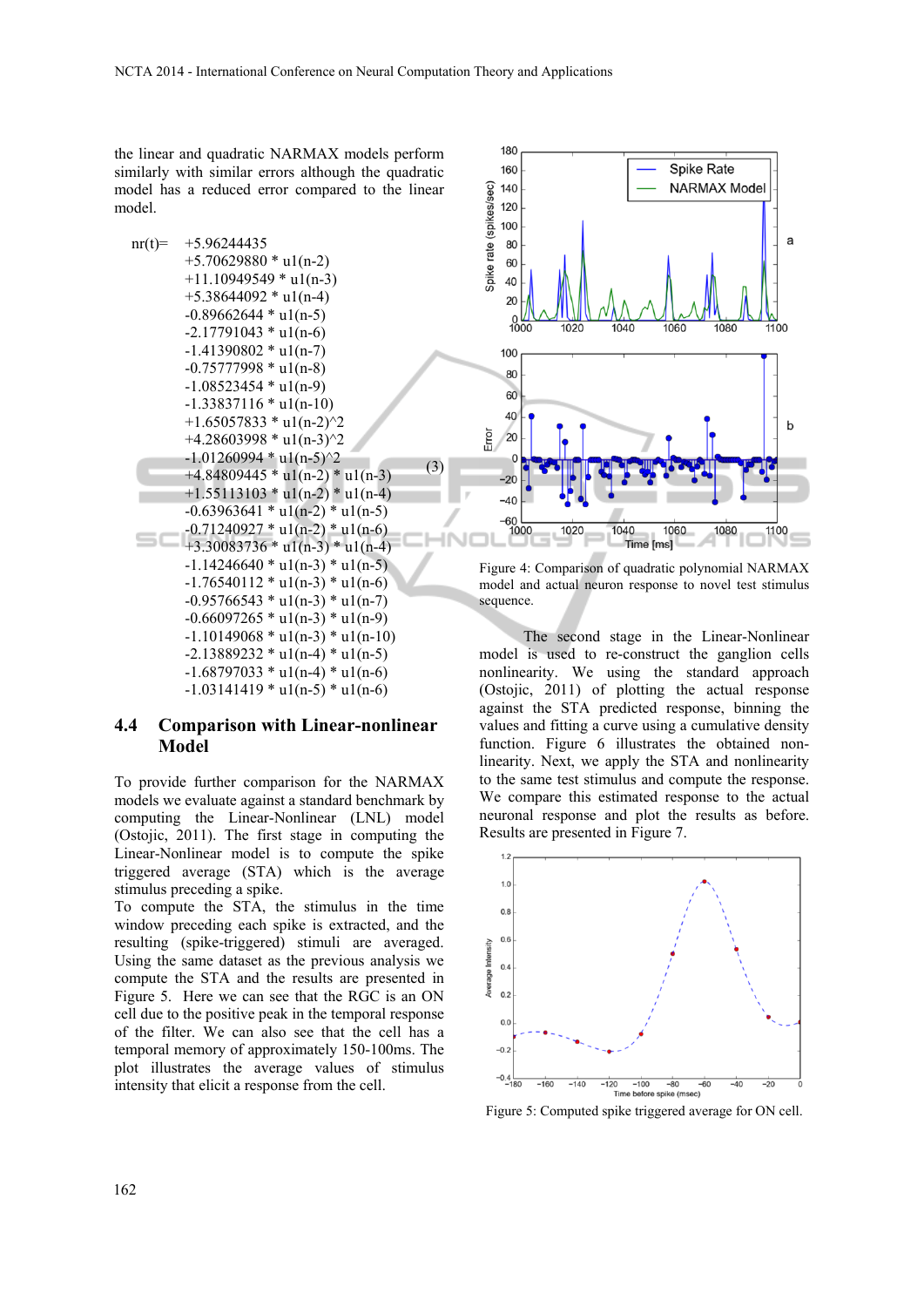

Figure 6: Nonlinearity computed for ON cell.

Figure 7 (a) illustrates the actual recorded spike rate (blue) and the LNL model predicted spike rate (green). Figure 7 (b) illustrates the model error. We have also computed the RMSE as 32.29 and present a full comparison of RMSE results in Table 1. The RMSE results illustrate that the quadratic NARMAX model performs best. We have also plotted the actual neural response, LNL model predicted response and the quadratic NARMAX model predicted response in Figure 8 to illustrate comparative model accuracy. Visual examination reveals the quadratic NARMAX model has improved accuracy over the LNL model and is comparable to the actual neural response.



Figure 7: Comparison of Linear-Nonlinear model and actual neuron response to novel test stimulus sequence.



Figure 8: Comparative evaluation of actual spike rate, linear nonlinear model and quadratic NARMAX model.

Table 1: Summary of RMSE for linear NARMAX, quadratic NARMAX and Linear-Nonlinear models. The computed RMSE values illustrate that the quadratic NARMAX approach results in the best fitting model for the selected dataset. UELICATIONS

| Method                  | <b>RMSE</b> |
|-------------------------|-------------|
| Linear NARMAX           | 20.92       |
| <b>Ouadratic NARMAX</b> | 18.31       |
| Linear-Nonlinear model  |             |

# **5 CONCLUSIONS**

Modelling biological systems is difficult due to insufficient knowledge about the internal components and organisation, and the complexity of the interactions within the system. Existing computational models of visual neurons can be derived by quantitatively fitting particular sets of physiological data using an input-output analysis where a known input is given to the system and its output is recorded as illustrated in the Linear-Nonlinear approach in Section 4.4.

At a computational level we have presented the use of the NARMAX system identification technique to accurately model individual retinal ganglion cells as shown in Section 4.2 and Section 4.3. We have presented a comparison of the actual neuronal response and provided a comparison with the actual neuronal response. Visual comparison illustrates that all the methods can model the neuronal response with accuracy although some errors are present. Computing the RMSE provides a more quantitative measure of error and the results summarised in Table 1 illustrate that the quadratic NARMAX model performs substantially better than